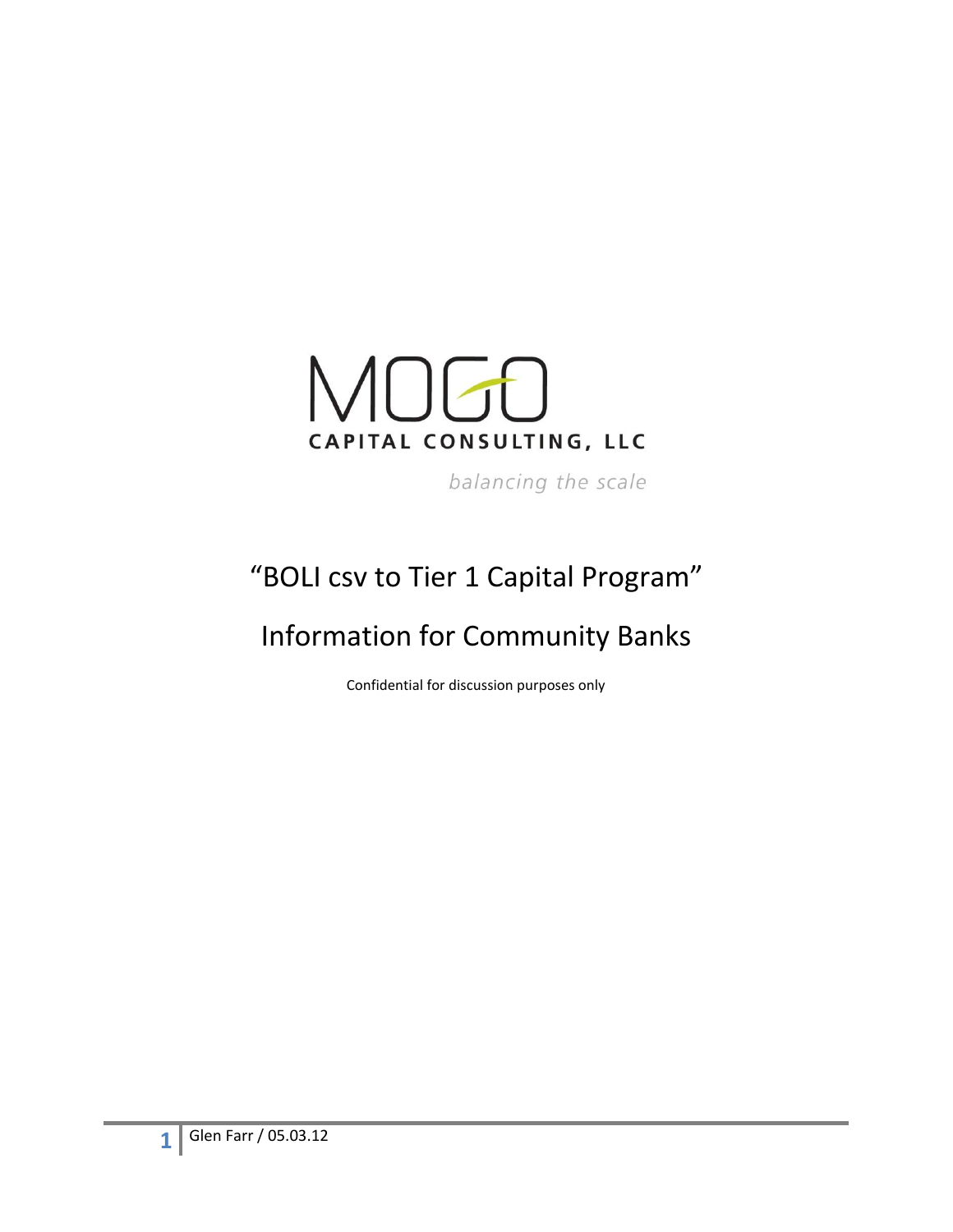### **The Target Institutions**

- **•** Community Banks
	- o Less than \$1.5 billion in assets
	- o More than \$2.0 million in BOLI csv
	- o Tier 1 Capital ratios of over 4.5% and typically under 9.0%
		- With limited exceptions
	- o Trends of decreasing
		- NPAs
		- OREO
	- o Trends of increasing
		- **•** Operational profits

#### **The Transactions**

- Purchase BOLI policies from bank
	- o For book value or CSV
		- Balance sheet neutral transaction for the bank and investor
	- o Become owner and beneficiary on all policies
	- o May be purchase in separate LLC should shared ownership be required
- Borrow on CSV from issuing insurance company
	- o Typically 70% to 80% of CSV can be safely borrowed without incurring out of pocket cash for interest payments or mortality cost
- Using borrowed funds purchase Stock in target bank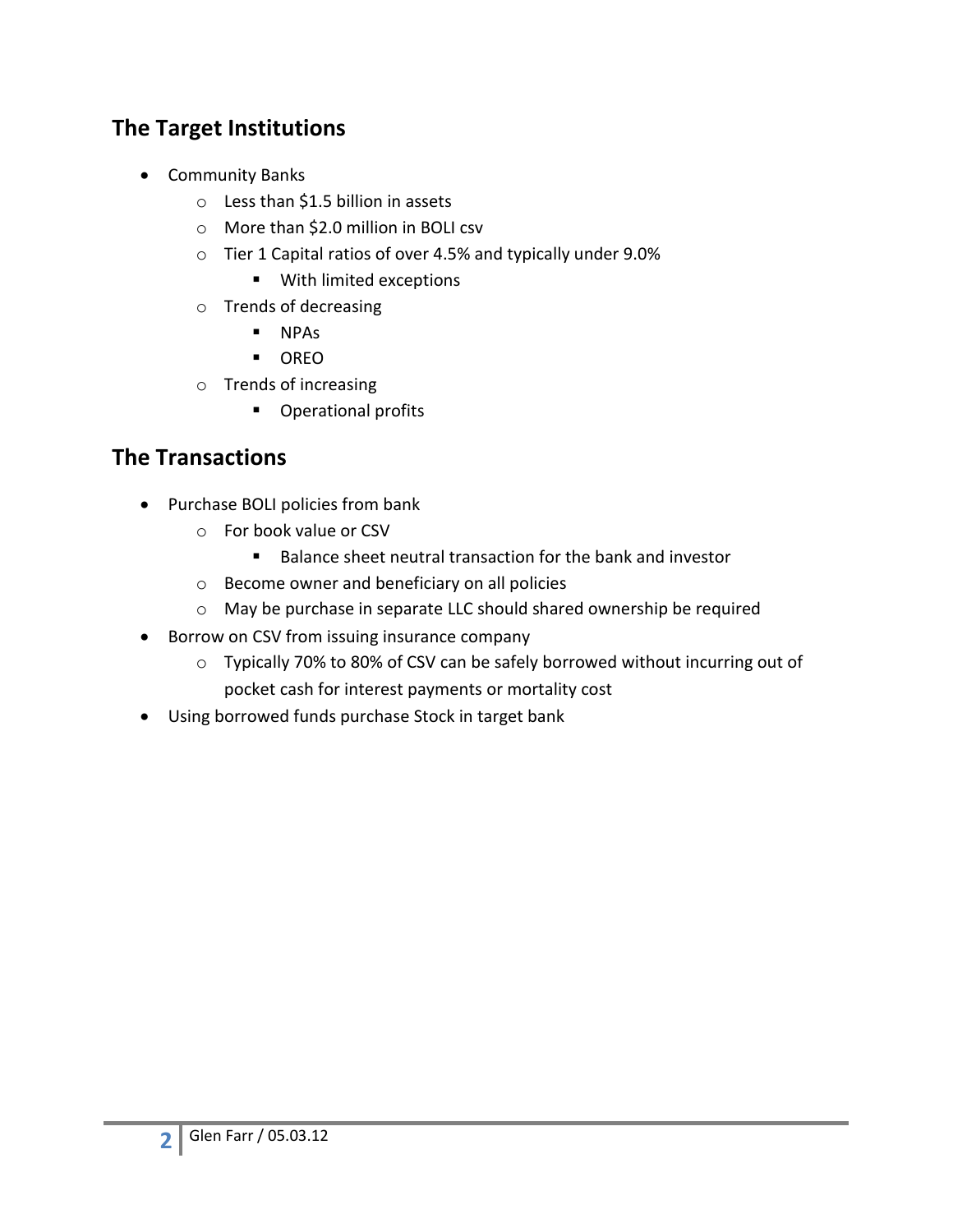# **Bank Owned Life Insurance (BOLI)**

- Single Premium Whole or Universal Life policies
	- o The bank is usually the owner and beneficiary
	- o Key bank employees are the insured
- Key features:
	- o Death benefit (DB)
	- o Cash Surrender Value (CSV)
		- The CSV is the value used by the bank to carry the policies on its books
	- o DB is typically 2.5 to 3 time the CSV
	- o The Net Present Value of the DB using a rate equal to 80% of the 30 year treasury is significantly higher than the CSV
- The income on these policies is tax deferred to the bank if they designate it to be used to fund some type of employee benefit plan, these are modified endowment contracts (MECs) and held until maturity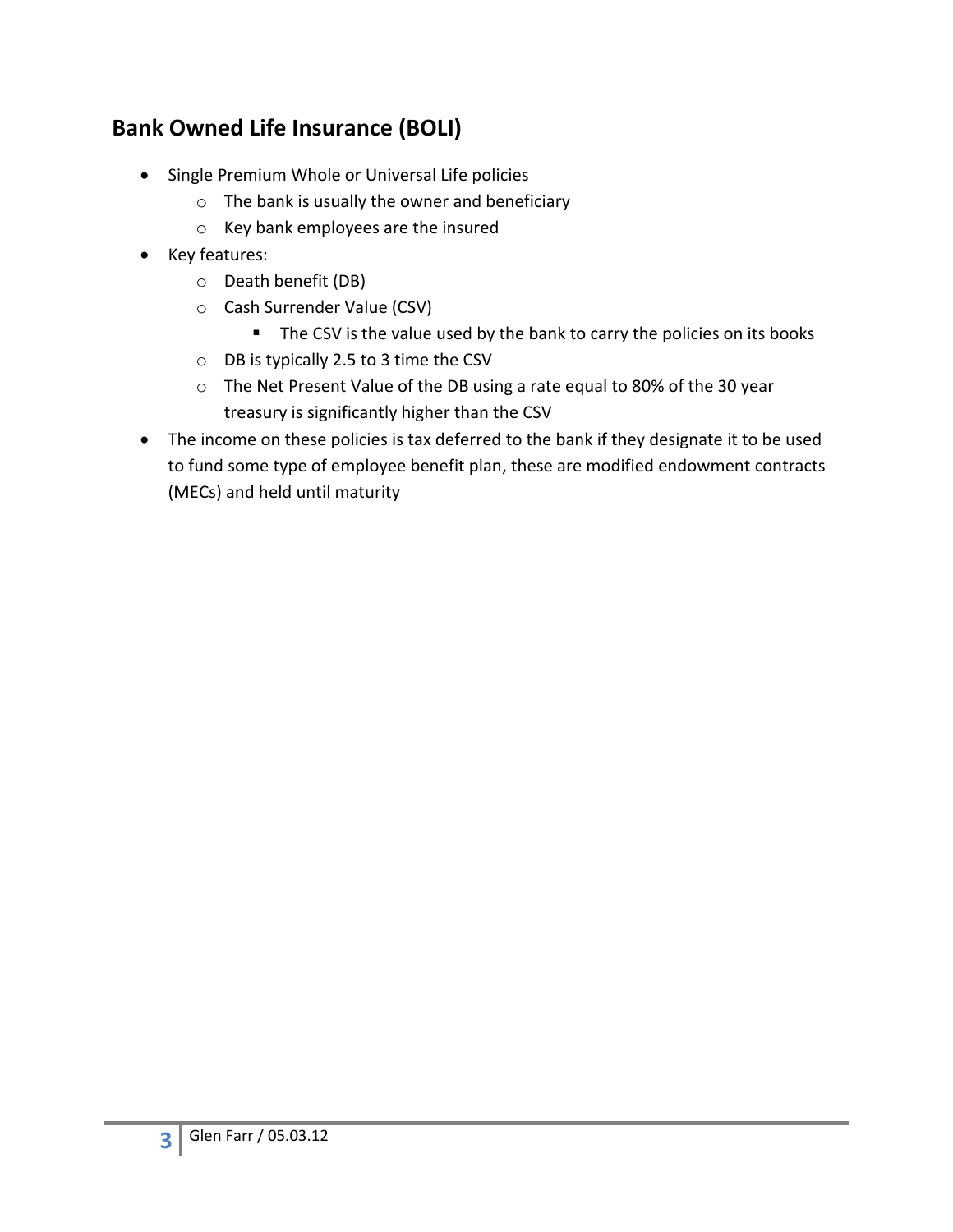#### **The Stock used to make the investment**

- We would typically recommend a Preferred Stock
	- o Non-Voting
	- o Non-Cumulative
	- o Perpetual
	- o With a coupon of 4.5% to 6.0% initially
		- We expect that most banks will not be able to make this payment for the first 24 months
		- **The coupon will, in most cases have a variable feature** 
			- Fixed with a variable share of income
			- Variable based on some rate
		- We will restrict the payment of common dividends such that the Preferred coupon must have been paid currently each of the prior 4 quarters before common can be paid
	- o Convertible to common with a 4.9% governor
		- This is to keep us out of being a bank holding company
		- Upon change of control this restriction would end
		- The conversion rate will be based as follows
			- Using a current "Adjusted Tangible Book Value" formula
			- Current book + reserves  $-7\%$  of 30+ past due  $-23\%$  of 90+ past due – 20% of Other Real Estate Owned (OREO) – 52% of Non-Performing Assets (NPAs) with a multiplier for Core Deposits
	- o Over time and or with certain events the coupon rate will increase
		- This is to give the bank ample incentive to re-capitalize down the road when it is stronger and pay the fund out
- In limited circumstances (with healthier banks) we may use straight common or a Preferred with fewer advantages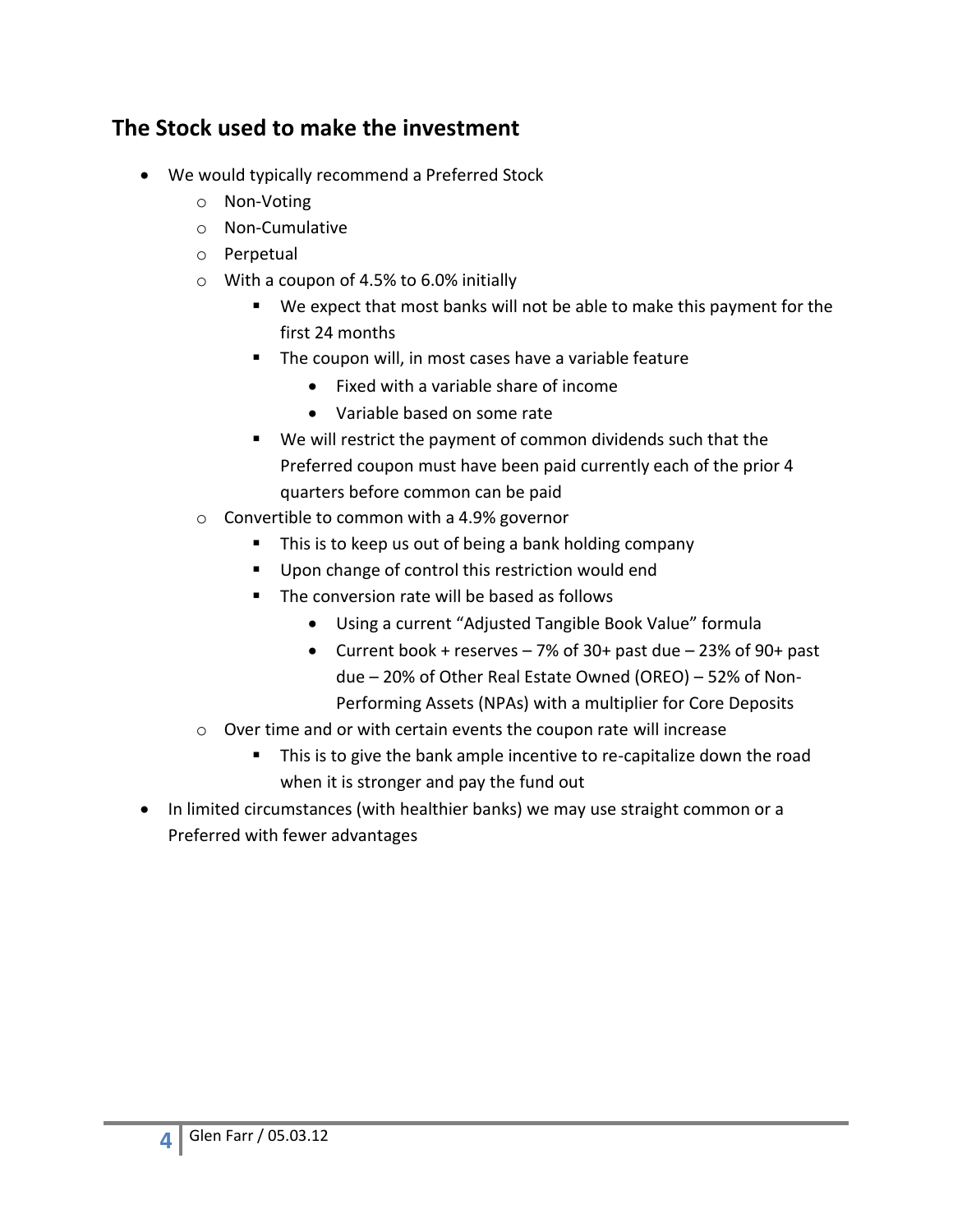# **Advantages for Investor / Fund**

- Community Bank values are depressed
	- o Most have market values at a significant discount to their book value
- During the 30 years ended in 2007 Community Bank market values averaged a 1.98 times premium to book value
- The Net Present Value of the Death Benefit gives assurance that the risk of principal loss is almost totally mitigated
- There are 3 cash income streams
	- o Dividends
	- o Death Benefits
	- o Policy interest income should it exceed borrowing cost
- Several exit strategies
	- o Investments could be acquired by larger banks
		- Bank merger and acquisition has all but ceased during the last 5 years
		- **There is a pent up demand for larger banks to grow**
	- o The investment could be bought out by larger fund as banking industry comes back into vogue
	- o Individual banks could recapitalize to grow or go public

### **Disadvantages for Investor / Fund**

- Relatively small individual transaction size
- Long term nature of the hedge (death benefit)
- Illiquid nature of community bank stocks
	- o This investment will most likely need to be tied up for 4 to 7 years
	- o Our yield curves are calculated based on a maximum of 10 years
	- o However in some specific cases where the hedge is required the payout could take 35 to 40 years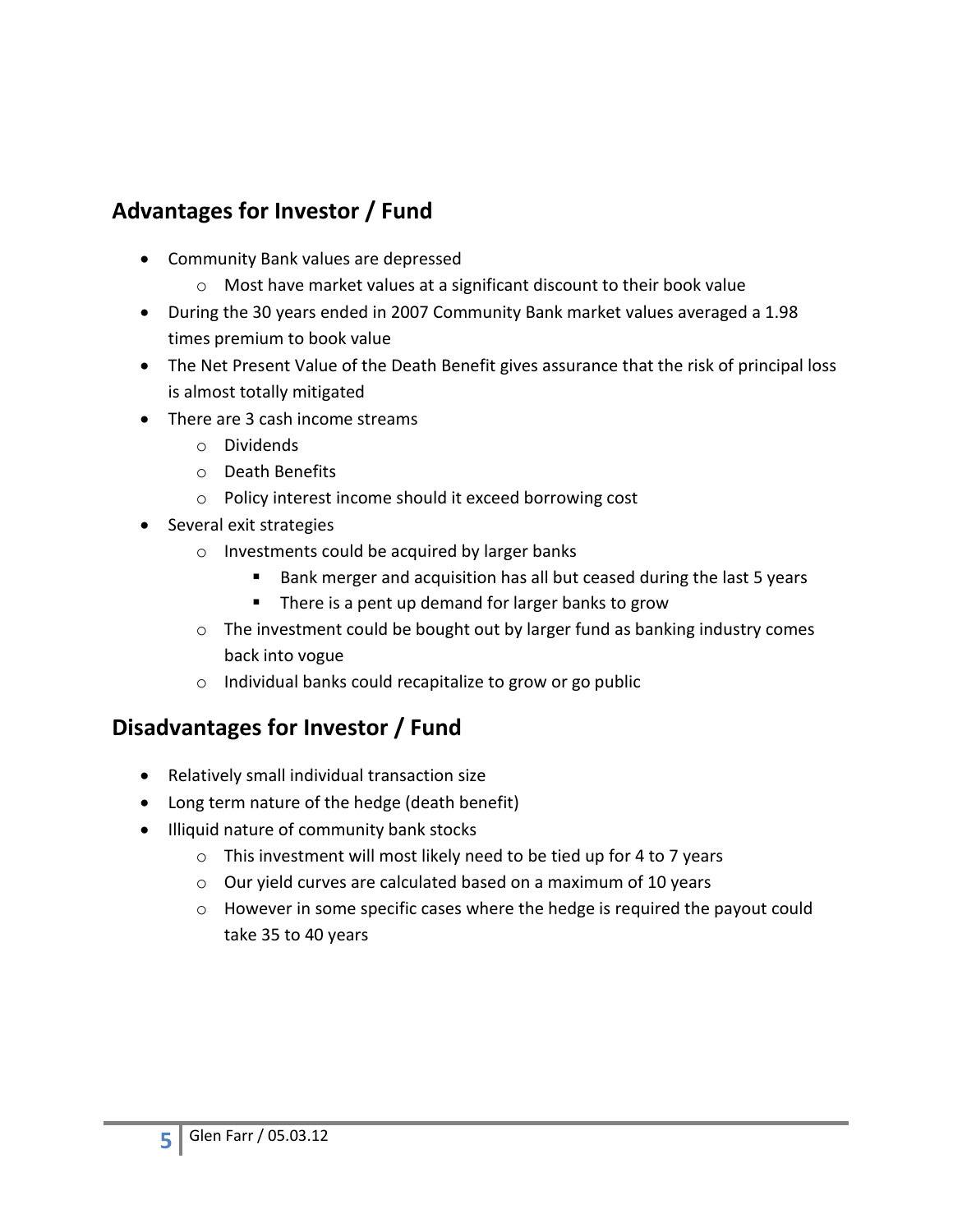#### **Advantages for Banks**

- New Tier 1 Capital for up to 90% of BOLI csv amount
- Improved liquidity
- Cost of this type offering are relatively low
- Infusion of Tier 1 Capital should insure survival and growth
- Transaction may attract additional investors as needed
- Bank will not be taken over by FDIC

#### **Disadvantages for Banks**

- Preferred Stock dividend cost
- Dilution
- Need to re-work and fund employee benefit plans supported by BOLI
- MEC tax penalty
- Need NOL to offset potential ordinary income or capital gain on BOLI policy sale